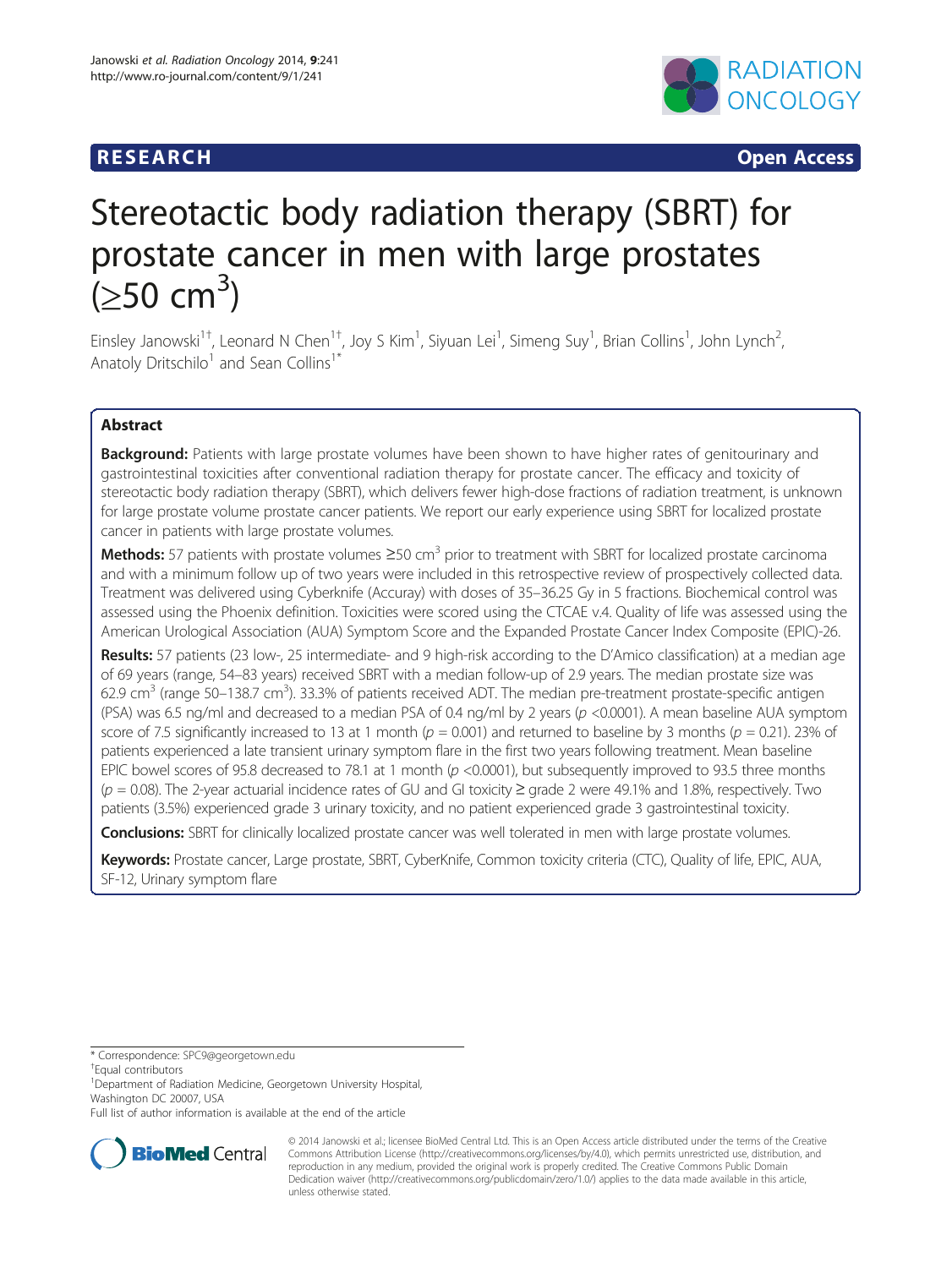## Introduction

External beam radiation therapy (EBRT) and brachytherapy are the primary radiation modalities for clinically localized prostate cancer. Over the last few decades, external beam radiation delivery has evolved from 2-D delivery to 3-D conformal and, subsequently, to IMRT and stereotactic body radiation therapy (SBRT). These advances in radiation treatment planning and radiation delivery have allowed for higher doses of radiation to be delivered, thereby improving biochemical progression free survival [[1-](#page-7-0)[4](#page-8-0)] and reducing the rates of salvage therapy in high risk patients [\[5\]](#page-8-0). For men with localized prostate cancer, the typical treatment with dose-escalated EBRT involves fractionated radiation therapy, using daily doses of 1.8-2.0 Gy for eight to nine weeks. SBRT delivers fewer, high-dose fractions of radiation, providing a number of advantages, including a more convenient, shortened time course as well as a theoretical improvement in cancer response to larger daily radiation fractions [\[6](#page-8-0)]. Early data from trials of SBRT show SBRT to be comparably effective in prostate cancer treatment [[7](#page-8-0)-[15](#page-8-0)].

Brachytherapy, which involves placing radioactive sources into prostate tissue, is another radiation treatment option for patients who prefer an abbreviated course of treatment, either as a single modality in low risk patients or in combination with external beam therapy in intermediate and high risk patients [\[16,17](#page-8-0)]. However, brachytherapy is not appropriate for all patients, including patients with unfavorable anatomy [[18\]](#page-8-0), including pubic arch interference, those who cannot tolerate anesthesia, patients with significant medical co-morbidities, or those who are at increased risk for treatment-related complications. For instance, patients with a history of prior TURP treatment or with baseline urinary obstructive symptoms and/or large prostate sizes (>50 cc) are considered to be at an increased risk for urinary incontinence or urinary obstruction respectively. Indeed, the relationship between acute toxicity and large prostate size has been reported for brachytherapy [\[19-23](#page-8-0)], although one study has shown that biochemical control and acceptable late toxicities may be achieved in patients presenting with large volume prostates [[24](#page-8-0)]. Some patients with large prostates may become candidates for brachytherapy with neoadjuvant androgen deprivation therapy (ADT) to shrink the prostate; however, this is achieved at the expense of toxicities of hormone therapy, including hot flashes, loss of libido, obesity, osteoporosis, and risk for diabetes and cardiovascular disease [[25](#page-8-0)].

Acute toxicity associated with external beam radiation commonly involves the genitourinary and gastrointestinal systems, including irritative or obstructive urinary dysfunction and bowel frequency and urgency [[26\]](#page-8-0). Advances in external beam radiation technique [[27-29](#page-8-0)] and utilization of daily prostate localization with IGRT [[30](#page-8-0)] have been shown to reduce the rates of toxicity. Like in brachytherapy, another factor that impacts the development of external beam radiation-induced toxicity is the volume of the prostate. The link between prostate volume and increasing acute radiation toxicity has been well described following 3-D conformal radiation [[26](#page-8-0),[31](#page-8-0)] and IMRT [[32](#page-8-0)].

While early data from SBRT shows a comparable toxicity profile to that of IMRT, the efficacy and toxicity of SBRT for prostate cancer patients with large prostate volumes remain unclear. The purpose of this study was to evaluate the influence of prostate volume on acute and late urinary and bowel toxicity in patients treated with SBRT.

# Methods

This study is a retrospective review of prospectively collected data on 57 consecutively treated patients with prostate volumes  $\geq 50$  cm<sup>3</sup>, who received hypofractionated stereotactic body radiotherapy at Medstar-Georgetown University Hospital as monotherapy for histologicallyconfirmed localized prostate cancer. Risk category was defined using the D'Amico classification [[16](#page-8-0)]. Clinical stage was assigned according to the 6th edition of the American Joint Committee on Cancer definitions. Exclusion criteria included less than two years of clinical follow-up, clinical involvement of lymph nodes, distant metastases on pretreatment imaging, prior prostate cancer-directed therapy, or prior pelvic irradiation. Institutional review board approval was obtained for this analysis.

#### Treatment planning and delivery

Prior to treatment planning, 4 gold fiducials were placed into the prostate. Approximately seven days after fiducial placement, patients underwent MR imaging followed shortly thereafter by a thin-cut CT scan. Fused CT and MR images were then used for treatment planning. The fiducial placement and CT/MRI simulation procedures have been previously described [[33\]](#page-8-0). The gross tumor volume (GTV) was defined as the prostatic capsule and the proximal seminal vesicles up to the point that the left and right seminal vesicles separated. The GTV was then further expanded by 3 mm posteriorly and 5 mm in all other directions to create a CTV. No further expansion was made from CTV to PTV. Treatment planning was performed using Multiplan (Accuray Inc., Sunnyvale, CA). Figure [1a](#page-2-0) shows an axial view of a typical treatment plan. 35–36.25 Gy was given to the PTV in 5 fractions over 2 weeks to a mean prescription isodose line of 77%. The rectum, bladder, testes, penile bulb and membranous urethra and prostatic urethra were contoured and evaluated with a dose-volume histogram. A typical dose volume histogram is shown in Figure [1b](#page-2-0). Dose constraints have been previously reported [\[7](#page-8-0)]. Target position was verified every 30–60 seconds during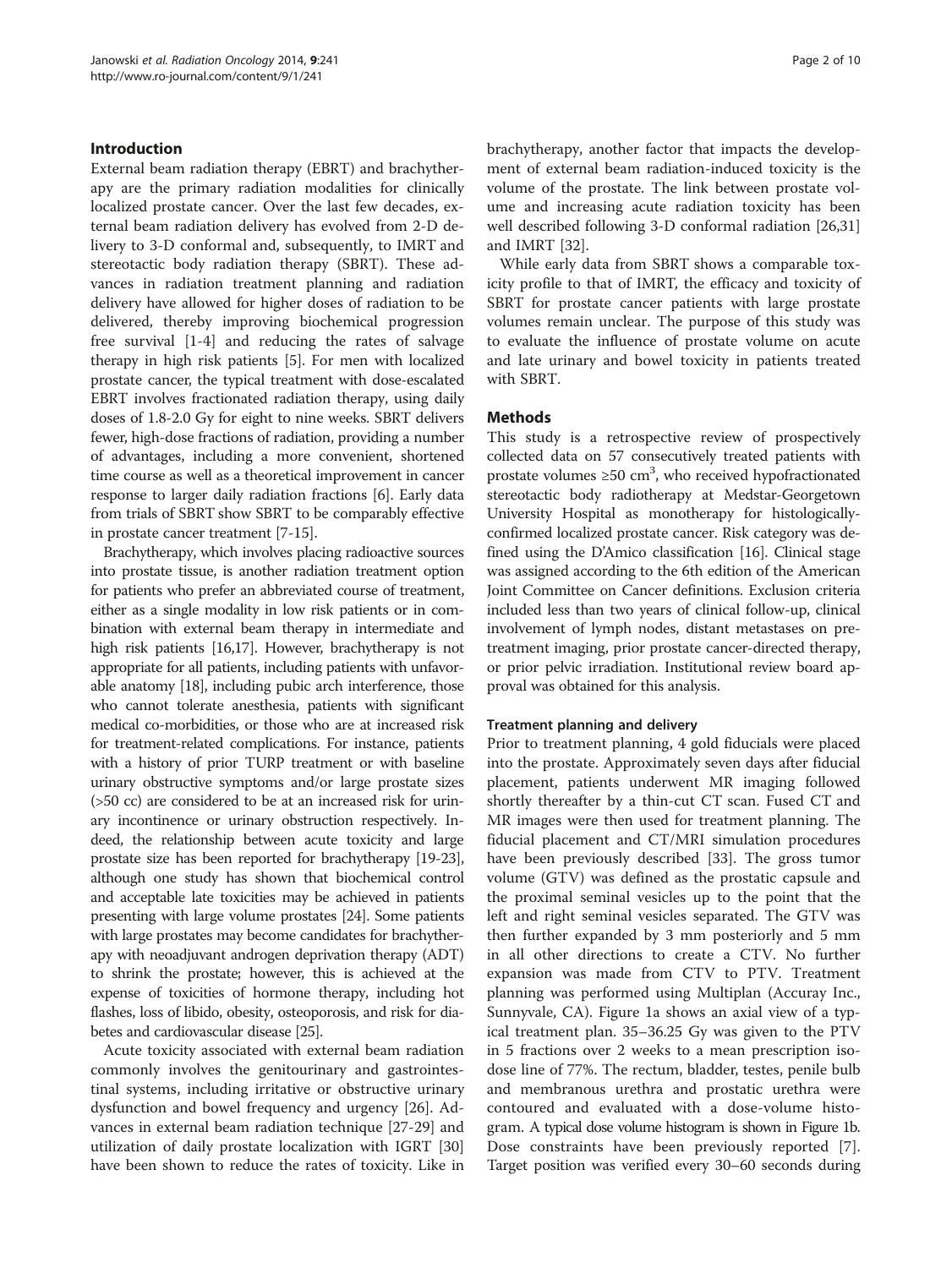<span id="page-2-0"></span>

treatment using orthogonal kV images as previously described [\[33,34](#page-8-0)].

#### Pretreatment assessment and follow-up

Prostate volume assessment was either performed by the patient's treating urologist at the time of biopsy and/or at our institution during fiducial placement. In addition, patient assessments included clinical examination, a digital rectal exam, PSA level, and a quality of life (QOL) questionnaire. These assessments were performed prior to the initiation of stereotactic body radiotherapy, at 1 and 3 months post-treatment, and every 3 months thereafter. Biochemical failure was defined as a PSA rise of ≥2 ng/mL above the nadir [[35](#page-8-0)]. Acute and late toxicities were scored using the Common Terminology Criteria for Adverse Events (CTCAE) Version 4.0. Toxicity is defined as acute, occurring within 6 months of completing treatment, and late reflecting those events occurring later than 6 months. At each follow-up visit, toxicity events were scored independently for each of the different toxicity types, and the highest GU and GI toxicities were determined for each patient. The QOL questionnaires evaluated urinary, bowel, and erectile functions using the American Urological Association Symptom Score (AUA) [\[36](#page-8-0)], the Expanded Prostate Cancer Index Composite (EPIC) short form [[37](#page-8-0)], and the 12-item Medical Outcomes Study Short Form (SF-12) version 2 questionnaires [[38\]](#page-8-0). Late urinary symptom flare was defined as having both an AUA score ≥15 with an increase of ≥5 points above baseline six months after the completion of SBRT.

#### Statistical analysis

Student's t-test and chi-square analysis were used to assess differences in ongoing PSA and quality of life scores in comparison to baseline. As previously reported, late

urinary symptom flare was defined as an increase of  $\geq 5$ points above baseline with a degree of severity in the moderate to severe range (AUA score ≥15) [\[39\]](#page-8-0). The flare was considered resolved when either the AUA score dropped to <15 or the score returned to <5 points above the patient's pre-treatment baseline. QOL data from time points in which more than 80% of patients completed the questionnaires were included in the analysis. A QOL change of one-half standard deviation (SD) from the baseline QOL score, defined as the minimal important difference (MID), was used to denote a clinically significant change in the QOL score [[40](#page-8-0)]. The two-sided paired Wilcoxon rank-sum test was used to calculate the significance of differences in the mean scores on follow-up as compared to the baseline values. Parameters were identified as significant if the two-tailed p-value was less than 0.05. MedCalc® version 11.6.1.0 was used for the statistical analyses.

#### Results

Fifty-seven men, who met the inclusion criteria, were treated at our institution between August 2008 and May 2011, with a median clinical follow-up of 2.9 years (range, 1.9-3.6 years). The median prostate size was 62.9  $\text{cm}^3$  (range 50-138.7  $\text{cm}^3$ ). Their baseline characteristics are summarized in Table [1.](#page-3-0) Of note, our patients were 54% Caucasian with a median age of 69 years old (range, 54–83 years). By D'Amico classification, 23 were low-, 25 intermediate-, and 9 high risk. 33.3% of our patients received androgen deprivation therapy as prescribed by their urologist for either combined modality prostate cancer treatment or management of urinary symptoms. 78.9% of patients were treated with 36.25 Gy and 19.3% of patients were treated with 35 Gy.

The median pre-treatment PSA was 6.5 ng/mL (0.2-24 ng/ mL), and, at 2 years, the median PSA decreased to 0.4 ng/mL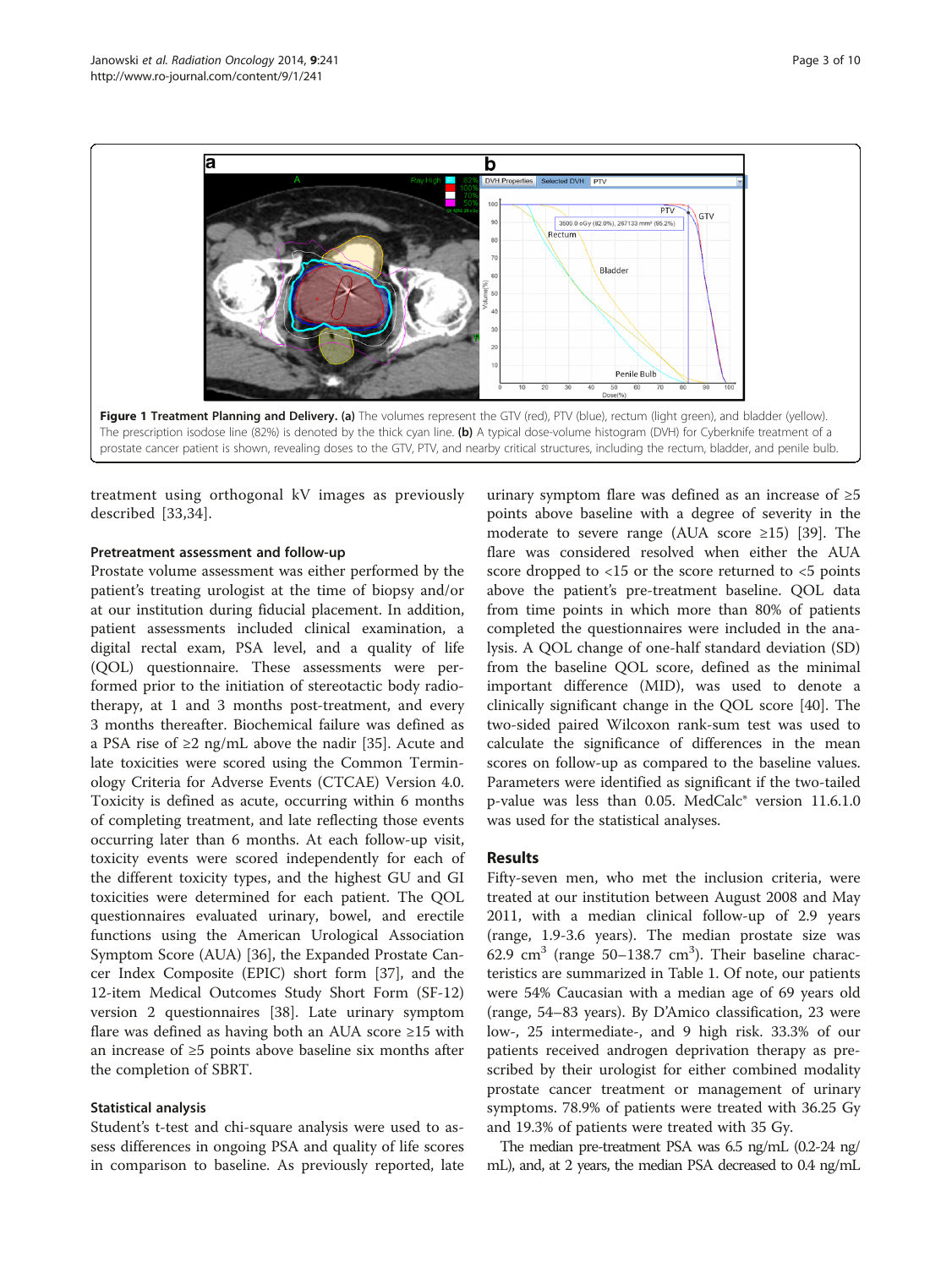<span id="page-3-0"></span>

| Age (yrs)         |                                  | Percent patients ( $n = 57$ ) |
|-------------------|----------------------------------|-------------------------------|
|                   | $60$                             | 7                             |
|                   | 60-69                            | 45.6                          |
|                   | 70-79                            | 35.1                          |
|                   | $\geq 80$                        | 12.3                          |
| Race              |                                  |                               |
|                   | White                            | 54.4                          |
|                   | <b>Black</b>                     | 40.4                          |
|                   | Other                            | 5.3                           |
|                   | Pre-treatment PSA (ng/ml)        |                               |
|                   | $≤10$                            | 77.2                          |
|                   | $10 < PSA \leq 20$               | 15.8                          |
|                   | >20                              | 7                             |
| T-Stage           |                                  |                               |
|                   | T1c                              | 73.7                          |
|                   | T <sub>2</sub> a                 | 12.3                          |
|                   | T <sub>2</sub> b                 | 12.3                          |
|                   | T <sub>2c</sub>                  | 1.8                           |
| Gleason score     |                                  |                               |
|                   | 5                                | 1.8                           |
|                   | 6                                | 44                            |
|                   | 7                                | 42                            |
|                   | 8                                | 10.4                          |
|                   | Other                            | 1.8                           |
| Risk group        |                                  |                               |
|                   | Low risk                         | 40.4                          |
|                   | Intermediate risk                | 43.9                          |
|                   | High risk                        | 15.7                          |
| Hormone treatment |                                  |                               |
|                   | Yes                              | 33                            |
|                   | No                               | 67                            |
| Dose              |                                  |                               |
|                   | 35 Gy                            | 19.3                          |
|                   | 35.25 Gy                         | 1.8                           |
|                   | 36.25 Gy                         | 78.9                          |
|                   | $\alpha_{1A}$ Inhibitor (Flomax) |                               |
|                   | Yes                              | 37                            |
|                   | No                               | 63                            |

 $(0.1-1.7 \text{ ng/mL})$  ( $p$  <0.0001) (Figure [2\)](#page-4-0). There was one biochemical failure, occurring in an intermediate risk patient, who was found to have widely metastatic disease to the bone 12 months post-treatment. The overall two-year actuarial biochemical relapse free survival was 98%.

Baseline quality of life demographics for our patients are shown in Table [2](#page-4-0). Pre-treatment EPIC results reveal

that our patient population had baseline mild-moderate urinary incontinence (score 86.4) and irritative/obstructive (score 86) symptoms. The low sexual function scores may be partially related to the 33.3% use of androgen deprivation therapy. Pre-treatment AUA scores correlate with the findings on EPIC, revealing that the majority of our treatment population had either mild (49.1%) or moderate (43.9%) baseline urinary bother, with the mean AUA score being  $9.1 \pm 6.6$  (range, 0–33). Baseline SF-12 scores for our patient group were comparable to those of a similarly aged general population.

The prevalence of GU and GI toxicities following treatment is shown in Table [3.](#page-5-0) The prevalence of single symptoms as well as the highest GI and GU toxicity per patient are depicted independently for each follow-up visit. Actuarial incidence rates of late grade 2 and 3 GU toxicities are shown in Figure [3a](#page-6-0). 49.1% of patients experienced grade 2 urinary toxicities, requiring initiation or increase in alpha antagonist medications. Urinary grade 3 toxicities were low, being observed in 3.5% of patients, with one patient developing grade 3 retention at 12 months requiring a TURP and another patient developing grade 3 hematuria at 6 months requiring cauterization.

Analyses of urinary function health related quality of life are shown in Figures [3](#page-6-0)b-f. Evaluation of AUA score (Figure [3](#page-6-0)b) reveals two distinct peaks at 1 month and 9 months post-treatment. A mean baseline AUA symptom score of 7.5 significantly increased to 13 at 1 month  $(p = 0.001)$  and returned to baseline at 3 months  $(p = 0.21)$ . Another small peak was seen between 6 to 9 months, where the mean AUA went from 9 to 9.7. Indeed, 23% of patients experienced a late transient urinary symptom flare (≥6 months after completing treatment) in the first two years following treatment (Figure [3](#page-6-0)c), with the median time to flare being 9 months and the median duration of flare being 3 months. As shown in Figure [3d](#page-6-0), at baseline, 37% of patients reported using alpha antagonists pre-treatment. New or increased alpha antagonist use, graded as a grade 2 toxicity (Table [3\)](#page-5-0), correlated with the increased AUA score and peaked at 1 month, with 67% of patients requiring change or initiation of alpha antagonist medications. Another small increase in alpha antagonist use was seen from 6 to 9 months post-treatment, also correlating with the second increased AUA score. At 24 months alpha antagonist use was higher than baseline but significantly decreased from the peak of 1 month, with 48% of patients reporting use at two years. Analysis of the changes in EPIC scores (Figures [3](#page-6-0)e-f) also showed two significant dips at 1 month and at 9 months. As shown in Figure [3e](#page-6-0), mean baseline EPIC urinary obstructive scores of 86 significantly decreased to 75.5 at one month ( $p$  <0.0002), but subsequently improved to 84 at 3 months ( $p = 0.39$ ). Another transient decrease in EPIC scores occurred at 9 months, with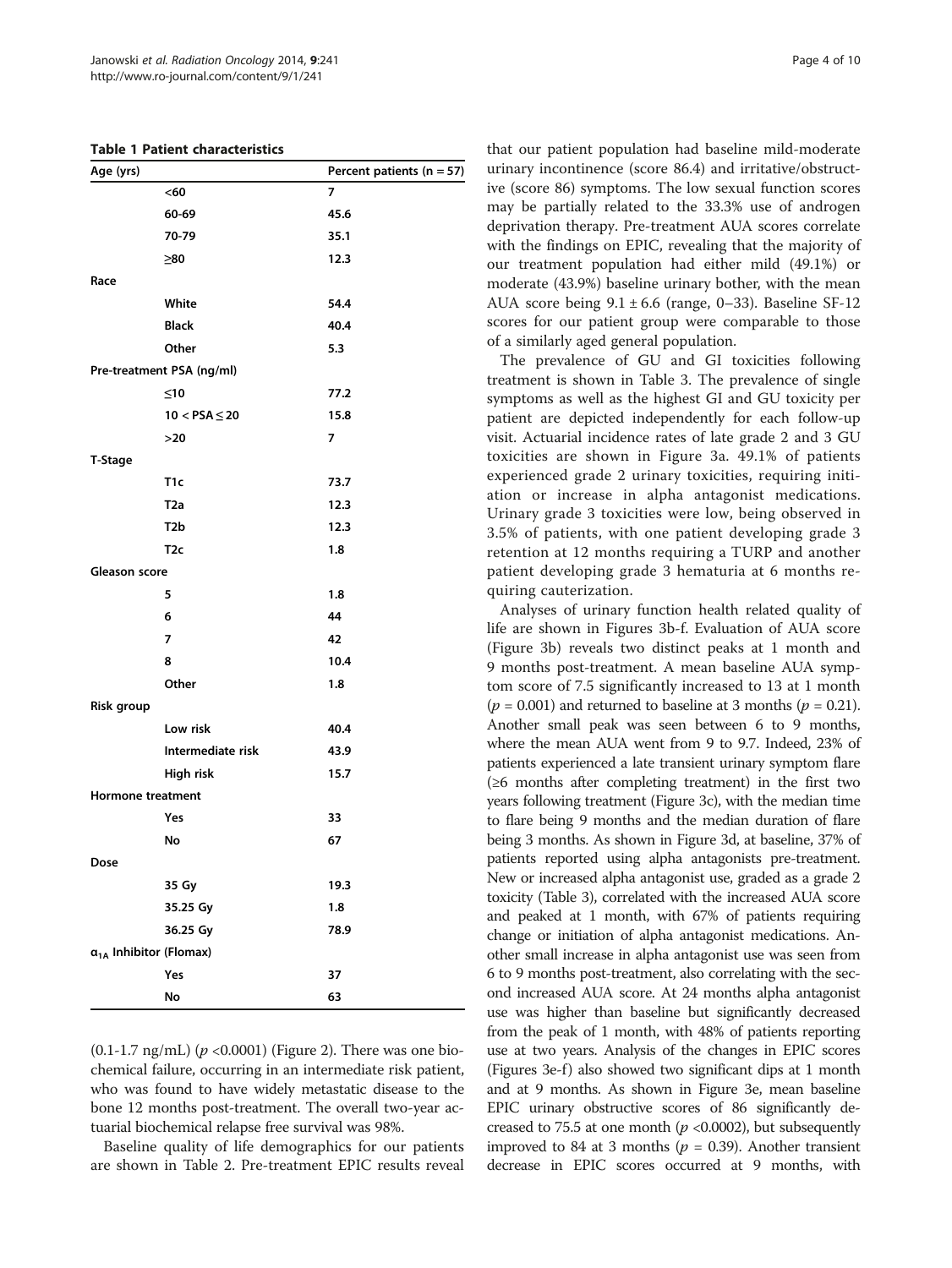<span id="page-4-0"></span>

the 6 month score of 85 decreasing to 90 at 9 months ( $p$  <0.008). EPIC urinary obstructive scores subsequently improved back to baseline at 12 months ( $p = 0.13$ ) and remained stable, with the 2 year score being 87.4. The mean baseline EPIC urinary incontinence score of 86.1 (Figure [3f](#page-6-0)) was not significantly changed throughout the 2 year posttreatment follow up.

Actuarial incidence rates of late grade 2 and 3 GI toxicities are shown in Figure [4a](#page-6-0). A grade 2 GI toxicity of increased frequency of bowel movements was seen in one patient (1.8%); there were no grade 3 gastrointestinal toxicities. The bowel quality of life scores are shown in Figure [4](#page-6-0)b. The mean EPIC bowel score of 95.8 significantly decreased to 78.1 at 1 month ( $p \le 0.0001$ ), but

| <b>EPIC Individual Domain Score (mean)</b> |                          |  |  |  |
|--------------------------------------------|--------------------------|--|--|--|
| Urinary Incontinence                       | 86.4                     |  |  |  |
| Urinary Irritative/Obstructive             | 86                       |  |  |  |
| <b>Bowel</b>                               | 95.8                     |  |  |  |
| Sexual                                     | 41.3                     |  |  |  |
| Hormonal                                   | 88.2                     |  |  |  |
| <b>Baseline SF-12 Score</b>                |                          |  |  |  |
| PCS ( $n = 56$ )                           | 48.9 (22.1-63.1)         |  |  |  |
| $MCS (n = 56)$                             | 56.7 (31.1-65.9)         |  |  |  |
| <b>Baseline AUA Score</b>                  | Patient No. (% patients) |  |  |  |
| 0-7 (mild)                                 | 28 (49.1%)               |  |  |  |
| 8-19 (moderate)                            | 25 (43.9%)               |  |  |  |
| >20                                        | $3(5.3\%)$               |  |  |  |

subsequently improved to 93.5 at three months ( $p = 0.08$ ). Another much smaller decline was seen at 9 months  $(p \lt 0.005)$ , but improved at 12 months and remained steady, with a score of 94.7 at two years ( $p = 0.32$ ).

#### **Discussion**

A variety of treatment modalities for prostate cancer are available to patients, with retrospective series showing comparable biochemical local control rates for low-risk patients treated with surgery, brachytherapy, and external beam radiation [[41\]](#page-8-0). However, not all treatment modalities are appropriate for all patients, and treatment recommendation decisions are often stratified by patient convenience and preference, toxicity-related quality of life, and cancer risk category. Although IMRT is the standard external beam modality to treat clinically localized prostate cancer, disadvantages include a treatment course of 8–9 weeks. SBRT delivers highly conformal, high dose radiation in 5 or fewer treatment fractions, providing convenience to the patients and a theoretical improvement in cancer response to larger daily radiation fractions [\[6](#page-8-0)].

A growing body of evidence has established the efficacy of SBRT for prostate cancer treatment, with multiple single institution studies of SBRT reporting a biochemical relapse free survival of 90-100% with a median follow up of 5 years or more [\[8,10,12](#page-8-0)[,42](#page-9-0)-[45\]](#page-9-0). In this SBRT study, our two year biochemical relapse free survival of a diverse group of low-, intermediate-, and high risk patients is consistent with that of other institutions.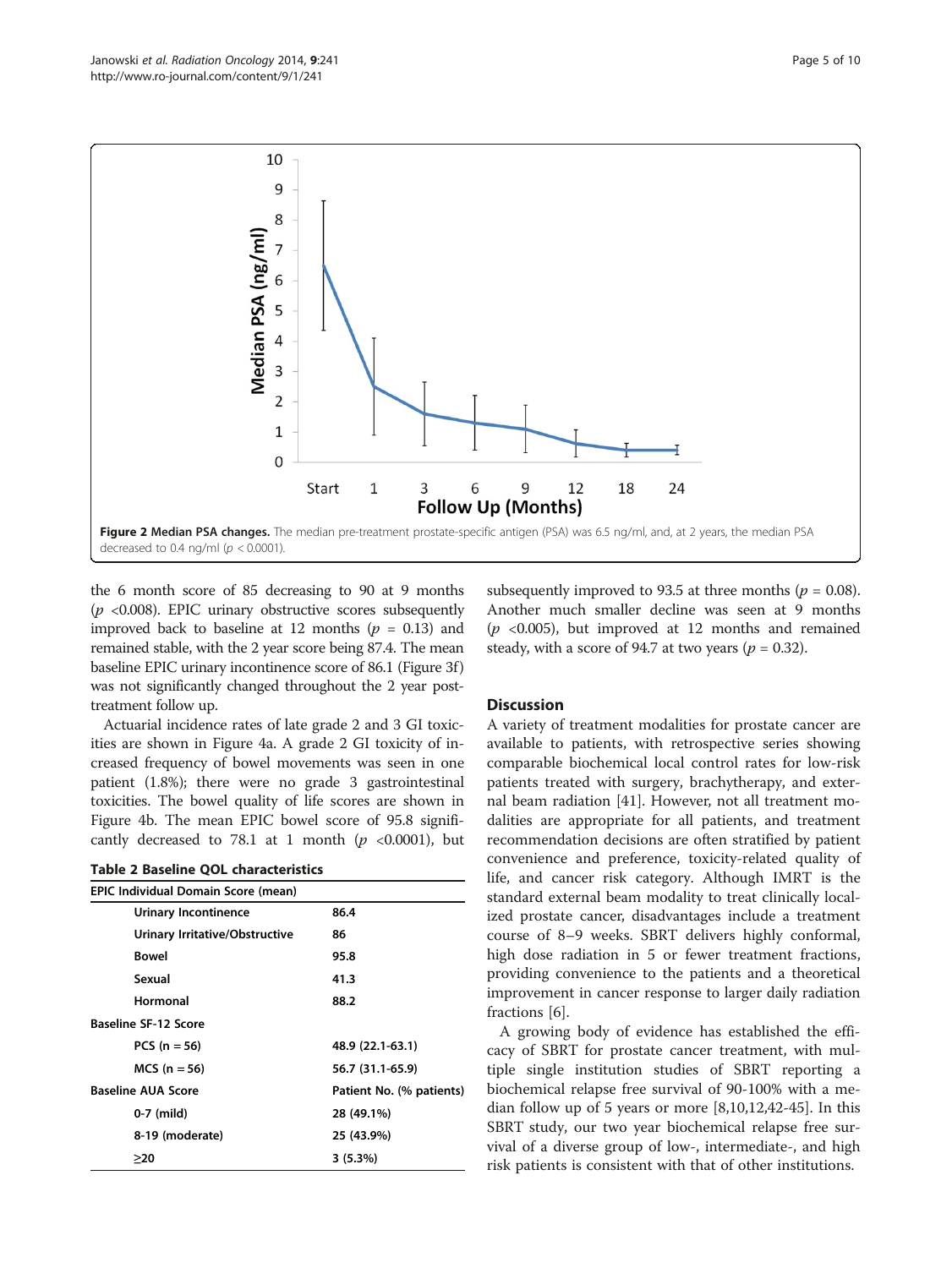<span id="page-5-0"></span>

| Table 3 Prevalence of CTC graded GI and GU toxicities |  |  |  |
|-------------------------------------------------------|--|--|--|
|-------------------------------------------------------|--|--|--|

| <b>Toxicity</b>            | Grade                   | Start | 1   | 3   | 6    | 9    | 12  | 18   | 24   |
|----------------------------|-------------------------|-------|-----|-----|------|------|-----|------|------|
| Diarrhea                   | 0                       | 100%  | 53% | 84% | 75%  | 83%  | 88% | 94%  | 94%  |
|                            | 1                       | 0%    | 35% | 16% | 23%  | 15%  | 12% | 6%   | 6%   |
|                            | $\overline{\mathbf{2}}$ | 0%    | 12% | 0%  | 2%   | 2%   | 0%  | 0%   | 0%   |
| <b>Proctitis</b>           | 0                       | 86%   | 79% | 93% | 92%  | 100% | 98% | 100% | 100% |
|                            | 1                       | 14%   | 21% | 7%  | 8%   | 0%   | 2%  | 0%   | 0%   |
|                            | 2                       | 0%    | 0%  | 0%  | 0%   | 0%   | 0%  | 0%   | 0%   |
| <b>Rectal Bleeding</b>     | 0                       | 100%  | 91% | 95% | 100% | 98%  | 98% | 96%  | 96%  |
|                            | 1                       | 0%    | 9%  | 5%  | 0%   | 2%   | 2%  | 4%   | 4%   |
|                            | $\overline{\mathbf{2}}$ | 0%    | 0%  | 0%  | 0%   | 0%   | 0%  | 0%   | 0%   |
| <b>Highest GI</b>          | 0                       | 67%   | 46% | 77% | 75%  | 82%  | 86% | 91%  | 91%  |
|                            | 1                       | 33%   | 42% | 23% | 23%  | 16%  | 14% | 9%   | 9%   |
|                            | 2                       | 0%    | 12% | 0%  | 2%   | 2%   | 0%  | 0%   | 0%   |
| Hematuria                  | 0                       | 98%   | 95% | 93% | 94%  | 91%  | 90% | 91%  | 94%  |
|                            | 1                       | 2%    | 5%  | 4%  | 2%   | 4%   | 4%  | 7%   | 2%   |
|                            | 2                       | 0%    | 0%  | 4%  | 2%   | 4%   | 4%  | 0%   | 2%   |
|                            | 3                       | 0%    | 0%  | 0%  | 2%   | 2%   | 2%  | 2%   | 2%   |
| <b>Dysuria</b>             | 0                       | 89%   | 65% | 77% | 90%  | 80%  | 92% | 91%  | 92%  |
|                            | 1                       | 11%   | 35% | 23% | 10%  | 20%  | 8%  | 9%   | 8%   |
|                            | $\overline{\mathbf{2}}$ | 0%    | 0%  | 0%  | 0%   | 0%   | 0%  | 0%   | 0%   |
| Incontinence               | 0                       | 75%   | 67% | 71% | 79%  | 74%  | 77% | 76%  | 73%  |
|                            | 1                       | 21%   | 30% | 27% | 17%  | 24%  | 21% | 19%  | 27%  |
|                            | 2                       | 4%    | 4%  | 2%  | 4%   | 2%   | 2%  | 6%   | 0%   |
| Urinary frequency/ urgency | 0                       | 39%   | 16% | 55% | 62%  | 48%  | 52% | 48%  | 58%  |
|                            | 1                       | 61%   | 82% | 45% | 35%  | 50%  | 44% | 48%  | 42%  |
|                            | $\overline{\mathbf{2}}$ | 0%    | 2%  | 0%  | 4%   | 2%   | 4%  | 4%   | 0%   |
| Retention                  | 0                       | 67%   | 33% | 57% | 54%  | 57%  | 56% | 54%  | 44%  |
|                            | 1                       | 33%   | 26% | 20% | 21%  | 19%  | 15% | 19%  | 29%  |
|                            | 2                       | 0%    | 53% | 29% | 30%  | 29%  | 31% | 31%  | 36%  |
|                            | 3                       | 0%    | 0%  | 0%  | 0%   | 0%   | 2%  | 2%   | 2%   |
| <b>Highest GU</b>          | 0                       | 33%   | 5%  | 25% | 32%  | 26%  | 32% | 32%  | 37%  |
|                            | 1                       | 63%   | 53% | 51% | 46%  | 49%  | 42% | 39%  | 35%  |
|                            | $\overline{\mathbf{2}}$ | 10%   | 89% | 50% | 40%  | 46%  | 42% | 44%  | 39%  |
|                            | 3                       | 0%    | 0%  | 0%  | 2%   | 2%   | 2%  | 4%   | 4%   |

Treatment of prostate cancer patients with large prostates can provide new challenges. Indeed, radiation treatment of such patients is associated with increased acute urinary toxicity compared to patients presenting with small prostates. NCCN guidelines currently recommend caution for brachytherapy treatment of patients with large prostates based on widely published data relating the increased frequency of acute urinary obstructive and irritative symptoms requiring catherization or other interventions [\[19,21,22,26,](#page-8-0)[46,47\]](#page-9-0).

The relationship between prostate volume and external beam radiation related toxicity has not been as

widely documented, but the correlation between increasing urinary toxicity and increasing prostate volume also appears to hold true for 3D conformal radiation and IMRT [\[31,32](#page-8-0)]. Pinkawa et al. prospectively assessed health related quality of life in patients with prostate volumes stratified by prostate size less than or greater than or equal to 44 cm<sup>3</sup>, finding that patients with large prostates had significantly worse urinary bother scores immediately after radiation, but that the two groups were not different at 2 and 16 months after treatment [\[31\]](#page-8-0). Aizer *et al.* retrospectively reviewed the genitourinary toxicity of patients treated with IMRT stratified by prostate size into less than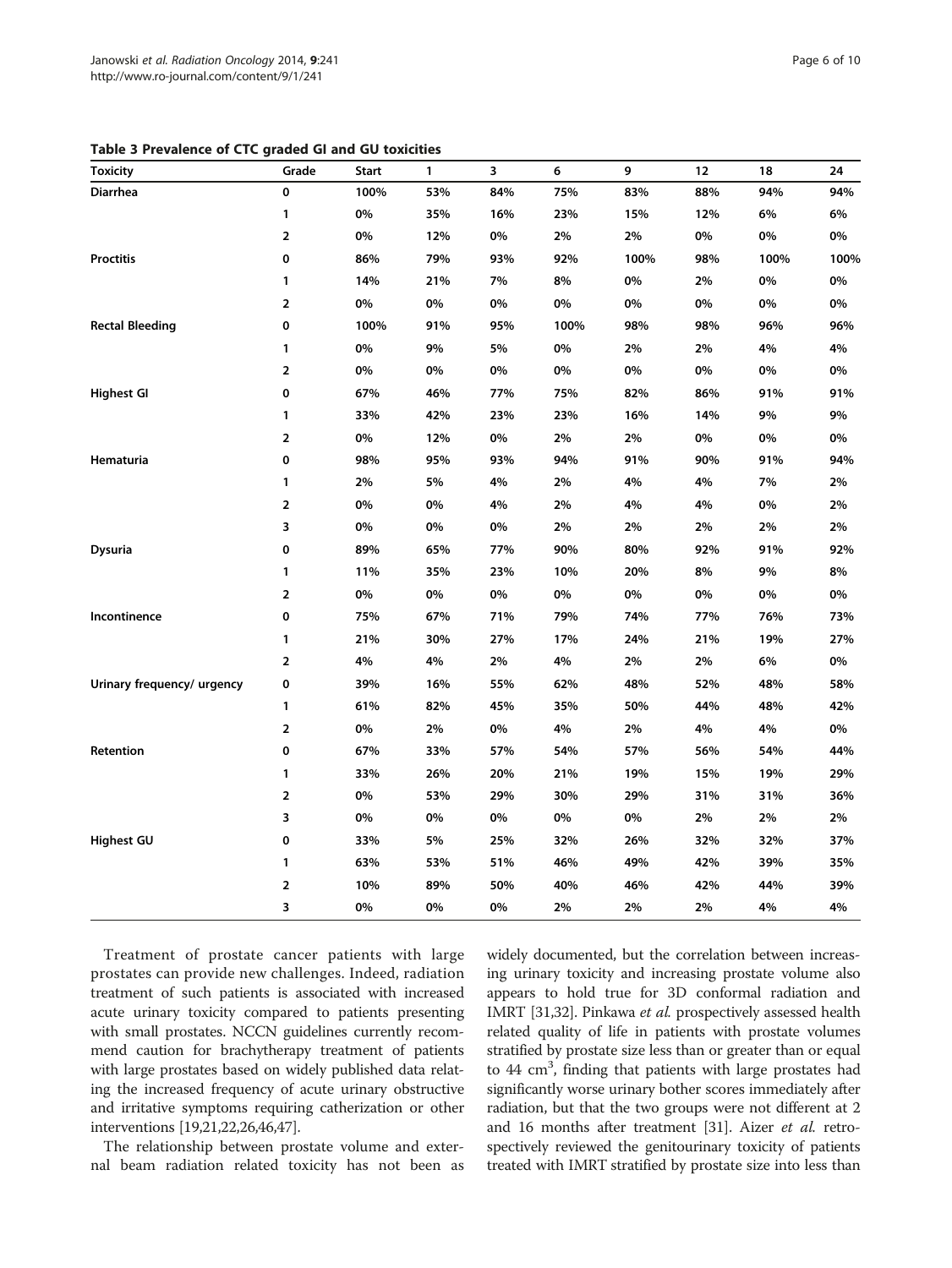<span id="page-6-0"></span>

or greater than 50 cm<sup>3</sup>, demonstrating the patients with large prostate volumes had significantly higher acute urinary frequency/urgency and grade 3 GU toxicity [\[32](#page-8-0)]. There was no difference between the two groups in urinary retention or incontinence.

In addition to the convenience of the timing of treatment, intra-fraction image guidance during treatment allows for smaller CTV-PTV margins, thereby minimizing dose to nearby critical structures to reduce treatment related toxicity. SBRT treatment of localized prostate cancer in patients with large prostates was well tolerated by patients at our institution. Our largely grade 1–2 toxicities were symptomatically managed. If initiation or increase of alpha antagonists was not sufficient to manage

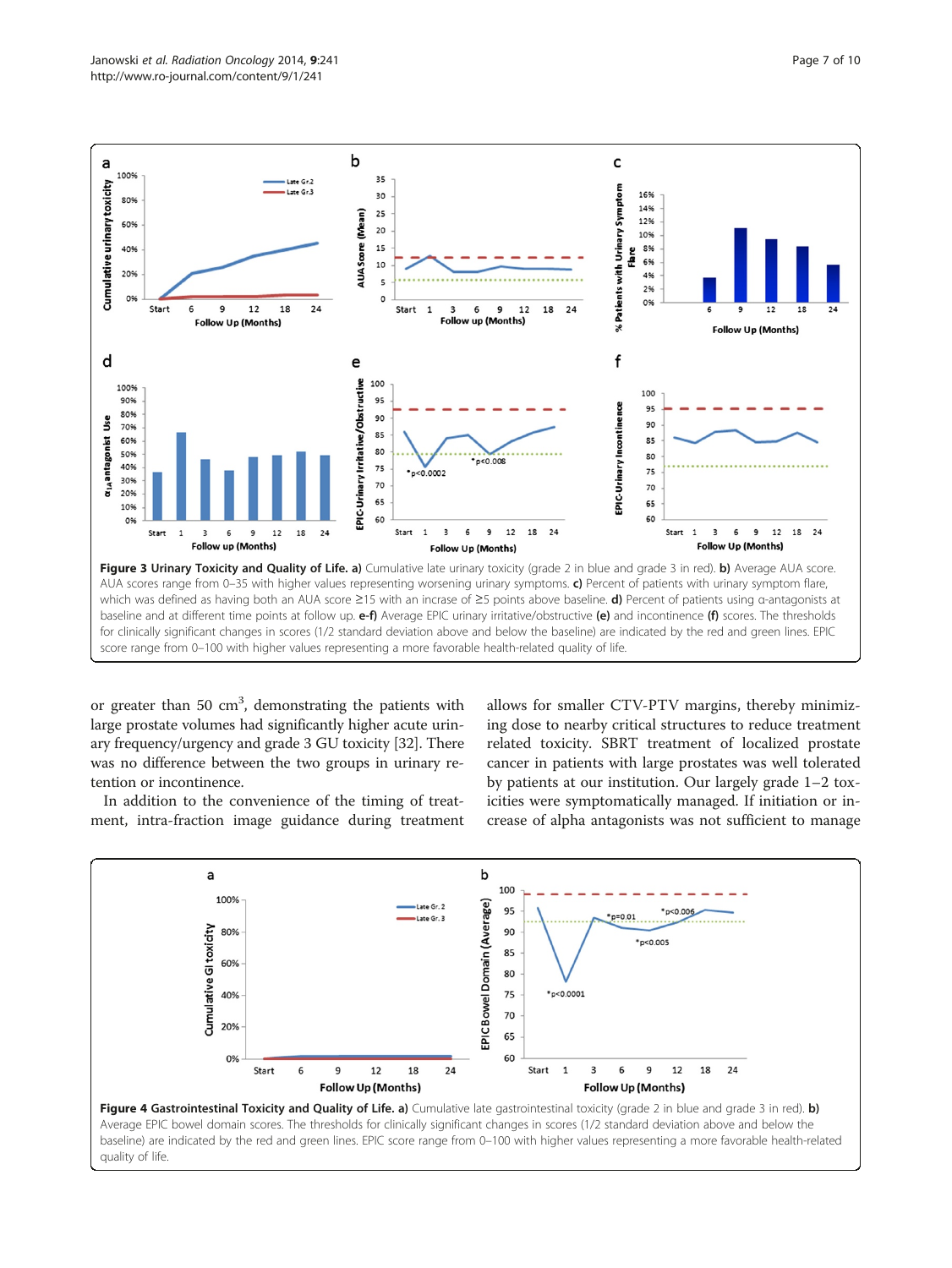<span id="page-7-0"></span>symptoms, a short 1 week course of steroids were given with symptomatic improvement, as previously reported [[48\]](#page-9-0). Grade 3 urinary toxicities were infrequent in our SBRT patients, occurring less commonly than predicted by the prior large prostate radiation studies using different radiation modalities [\[31,32](#page-8-0)[,49](#page-9-0)]. When compared to our previous publication of prostate cancer patients treated with SBRT not stratified by prostate volume, it appears that patients with large prostate volumes do have a higher rate of grade 2 or higher toxicity [\[7\]](#page-8-0). Our results are consistent with those of Pinkawa and Aizer regarding the trend towards increased acute irritative obstructive symptoms and toxicity in patients with large prostates treated with external beam radiation.

Late urinary symptom flares have been commonly observed in prostate cancer patients treated with radiation. This was first observed by Cesaretti et al. in 2003 as occurring a median of 23.9 months after brachytherapy [[50\]](#page-9-0). Keyes et al. showed that a greater baseline International Prostate Symptom Score was positively correlated with the development of the late urinary symptom flare [\[49\]](#page-9-0). This late urinary symptom flare has also been described in SBRT [\[7,9](#page-8-0)]. While the etiology of the flare is unknown, theories include late radiation damage to the smooth muscle or vasculature of the prostate, causing late radiation induced prostatitis/urethritis. In our patients, these late urinary symptom flares were observed, and the majority resolved with conservative management.

Grade 2 or higher GI toxicities were rare in our patients. Assessment of quality of life showed an acute worsening of EPIC bowel scores at one month posttreatment. These findings are comparable to those of conventionally fractionated radiation therapy [\[26](#page-8-0)[,51,52](#page-9-0)], and the symptoms were managed conservatively with either observation or medications. To our knowledge, this is the first study to report a late GI symptom flare with SBRT. Interestingly, a link between late urinary symptom flare and rectal toxicity in brachytherapy patients has been previously described and may relate to a patient's ability to repair radiation-induced DNA damage [\[49\]](#page-9-0).

# **Conclusions**

We report here, the first study on toxicity and health related quality of life in patients presenting with large prostate volumes treated with SBRT. This report supports the conclusion that patients with larger prostate volumes can be safely treated with SBRT, and gastrointestinal and urinary toxicity rates are comparable, if not improved, to those observed in conventionally fractionated radiation therapy and brachytherapy. Based on continued reports on the safety and efficacy of SBRT as well as patient preference for a shorter treatment course, SBRT utilization is likely to continue to increase. Our

institutional experience adds to the growing body of evidence supporting the effectiveness and safety of SBRT even for larger prostate volumes.

### Consent

Written informed consent was obtained from patients for the publication of this report and any accompanying images.

#### Abbreviations

ADT: Androgen deprivation therapy; AUA: American Urological Association; CT: Computed tomography; CTCAE: Common Terminology Criteria for Adverse Events; CTV: Clinical target volume; DVH: Dose-volume histogram; EBRT: External beam radiation therapy; EPIC: Expanded prostate index composite; GI: Gastro-Intestinal; GTV: Gross target volume; GU: Genito-Urinary; IGRT: Image-Guided Radiation Therapy; IMRT: Intensity Modulated Radiation Therapy; MRI: Magnetic Resonance Imaging; PTV: Planning target volume; QoL: Quality of life; SBRT: Stereotactic body radiation therapy.

#### Competing interests

SP Collins and BT Collins serve as clinical consultants to Accuray Inc. The authors declare that they have no competing interests.

#### Authors' contributions

EJ and LC are lead authors, who participated in data collection, data analysis, manuscript drafting, table/figure creation and manuscript revision. AB aided in the quality of life data collection and maintained the patient database. JK aided in the quality of life data collection and maintained the patient database, aided in data collection, and participated in initial data interpretation. SL is the dosimetrist who developed the majority of patients' treatment plans, and contributed to the dosimetric data analysis and interpretation. BC participated in the design and coordination of the study. SS aided in statistical analysis, quality of life analysis and manuscript revision. AD is a senior author who aided in drafting the manuscript. JL is a senior author who aided in drafting the manuscript. SC was the principal investigator who initially developed the concept of the study and the design, aided in data collection, drafted and revised the manuscript. All authors read and approved the final manuscript.

#### Acknowledgments

This work was supported by the James and Theodore Pedas Family Foundation and NIH grant P30CA051008.

#### Author details

<sup>1</sup>Department of Radiation Medicine, Georgetown University Hospital Washington DC 20007, USA. <sup>2</sup>Department of Urology, Georgetown University Hospital, Washington DC 20007, USA.

# Received: 25 July 2014 Accepted: 18 October 2014

# References

- 1. Dearnaley DP, Sydes MR, Graham JD, Aird EG, Bottomley D, Cowan RA, Huddart RA, Jose CC, Matthews JH, Millar J, Moore AR, Morgan RC, Russell JM, Scrase CD, Stephens RJ, Syndikus I, Parmar MK: Escalated-dose versus standard-dose conformal radiotherapy in prostate cancer: first results from the MRC RT01 randomised controlled trial. Lancet Oncol 2007, 8(6):475–487.
- Viani GA, Stefano EJ, Afonso SL: Higher-than-conventional radiation doses in localized prostate cancer treatment: a meta-analysis of randomized, controlled trials. Int J Radiat Oncol Biol Phys 2009, 74(5):1405–1418.
- 3. Zietman AL, Bae K, Slater JD, Shipley WU, Efstathiou JA, Coen JJ, Bush DA, Lunt M, Spiegel DY, Skowronski R, Jabola BR, Rossi CJ: Randomized trial comparing conventional-dose with high-dose conformal radiation therapy in early-stage adenocarcinoma of the prostate: long-term results from proton radiation oncology group/american college of radiology 95–09. J Clin Oncol 2010, 28(7):1106–1111.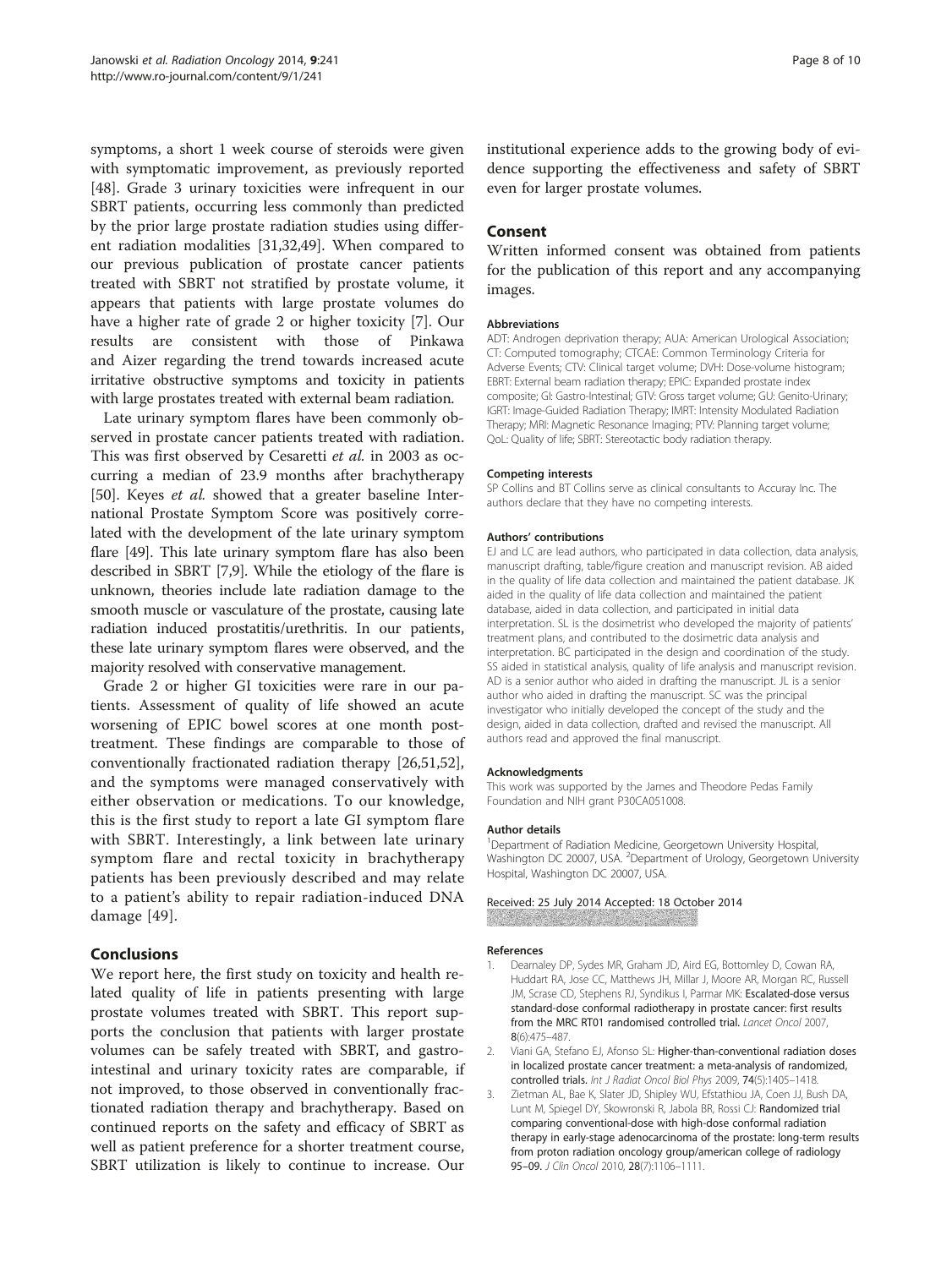- <span id="page-8-0"></span>4. Kuban DA, Tucker SL, Dong L, Starkschall G, Huang EH, Cheung MR, Lee AK, Pollack A: Long-term results of the M. D. Anderson randomized dose-escalation trial for prostate cancer. Int J Radiat Oncol Biol Phys 2008, 70(1):67-74.
- Jacobs BL, Zhang Y, Skolarus TA, Wei JT, Montie JE, Miller DC, Hollenbeck BK: Comparative effectiveness of external-beam radiation approaches for prostate cancer. Eur Urol 2014, 65(1):162–168.
- 6. Fowler JF: The radiobiology of prostate cancer including new aspects of fractionated radiotherapy. Acta Oncol 2005, 44(3):265–276.
- 7. Chen LN, Suy S, Uhm S, Oermann EK, Ju AW, Chen V, Hanscom HN, Laing S, Kim JS, Lei S, Batipps GP, Kowalczyk K, Bandi G, Pahira J, McGeagh KG, Collins BT, Krishnan P, Dawson NA, Taylor KL, Dritschilo A, Lynch JH, Collins SP: Stereotactic body radiation therapy (SBRT) for clinically localized prostate cancer: the Georgetown University experience. Radiat Oncol  $2013, 8.58$
- 8. Freeman DE, King CR: Stereotactic body radiotherapy for low-risk prostate cancer: five-year outcomes. Radiat Oncol 2011, 6:3.
- 9. Ju AW, Wang H, Oermann EK, Sherer BA, Uhm S, Chen VJ, Pendharkar AV, Hanscom HN, Kim JS, Lei S, Suy S, Lynch JH, Dritschilo A, Collins SP: Hypofractionated stereotactic body radiation therapy as monotherapy for intermediate-risk prostate cancer. Radiat Oncol 2013, 8:30.
- 10. Katz AJ, Santoro M, Diblasio F, Ashley R: Stereotactic body radiotherapy for localized prostate cancer: disease control and quality of life at 6 years. Radiat Oncol 2013, 8(1):118.
- 11. King CR, Freeman D, Kaplan I, Fuller D, Bolzicco G, Collins SP, Meier R, Wang J, Kupelian P, Steinberg M, Katz A: Stereotactic body radiotherapy for localized prostate cancer: pooled analysis of multi-insitutional prospective trials. Radiat Ther Oncol 2013. In Press.
- 12. King CR, Brooks JD, Gill H, Presti JC Jr: Long-term outcomes from a prospective trial of stereotactic body radiotherapy for low-risk prostate cancer. Int J Radiat Oncol Biol Phys 2011, 82(2):877-882.
- 13. King CR, Collins SP, Fuller D, Wang PC, Kupelian P, Steinberg M, Katz A: Health related quality of life after stereotactic body radiotherapy for localized prostate cancer: results from a multi-institutional consortium of prospective trials. Int J Radiat Oncol Biol Phys 2013. in press.
- 14. McBride SM, Wong DS, Dombrowski JJ, Harkins B, Tapella P, Hanscom HN, Collins SP, Kaplan ID: Hypofractionated stereotactic body radiotherapy in low-risk prostate adenocarcinoma: Preliminary results of a multi-institutional phase 1 feasibility trial. Cancer 2012, 118(15):3681–3690.
- 15. Miles EF, Lee WR: Hypofractionation for prostate cancer: a critical review. Semin Radiat Oncol 2008, 18(1):41–47.
- 16. D'Amico AV, Whittington R, Malkowicz SB, Schultz D, Blank K, Broderick GA, Tomaszewski JE, Renshaw AA, Kaplan I, Beard CJ, Wein A: Biochemical outcome after radical prostatectomy, external beam radiation therapy, or interstitial radiation therapy for clinically localized prostate cancer. JAMA 1998, 280(11):969-974.
- 17. Masson S, Persad R, Bahl A: HDR brachytherapy in the management of high-risk prostate cancer. Adv Urol 2012, 2012:980841.
- 18. Wallner K, Ellis W, Russell K, Cavanagh W, Blasko J: Use of TRUS to predict pubic arch interference of prostate brachytherapy. Int J Radiat Oncol Biol Phys 1999, 43(3):583-585.
- 19. Gelblum DY, Potters L, Ashley R, Waldbaum R, Wang XH, Leibel S: Urinary morbidity following ultrasound-guided transperineal prostate seed implantation. Int J Radiat Oncol Biol Phys 1999, 45(1):59-67.
- 20. Krupski T, Bissonette EA, Petroni GR, Theodorescu D: The impact of prostate volume following neoadjuvant androgen deprivation on quality of life and voiding symptoms in patients undergoing permanent prostate brachytherapy. Eur Urol 2003, 43(5):467–472.
- 21. Locke J, Ellis W, Wallner K, Cavanagh W, Blasko J: Risk factors for acute urinary retention requiring temporary intermittent catheterization after prostate brachytherapy: a prospective study. Int J Radiat Oncol Biol Phys 2002, 52(3):712–719.
- 22. Niehaus A, Merrick GS, Butler WM, Wallner KE, Allen ZA, Galbreath RW, Adamovich E: The influence of isotope and prostate volume on urinary morbidity after prostate brachytherapy. Int J Radiat Oncol Biol Phys 2006, 64(1):136–143.
- 23. Sherertz T, Wallner K, Wang H, Sutlief S, Russell K: Long-term urinary function after transperineal brachytherapy for patients with large prostate glands. Int J Radiat Oncol Biol Phys 2001, 51(5):1241–1245.
- 24. Le H, Rojas A, Alonzi R, Hughes R, Ostler P, Lowe G, Bryant L, Hoskin P: The influence of prostate volume on outcome after high-dose-rate

brachytherapy alone for localized prostate cancer. Int J Radiat Oncol Biol Phys 2013, 87(2):270–274.

- 25. Gaztanaga M, Crook J: Androgen deprivation therapy: minimizing exposure and mitigating side effects. J Natl Compr Canc Netw 2012, 10(9):1088-1095. quiz 1088, 1096.
- 26. Sanda MG, Dunn RL, Michalski J, Sandler HM, Northouse L, Hembroff L, Lin X, Greenfield TK, Litwin MS, Saigal CS, Mahadevan A, Klein E, Kibel A, Pisters LL, Kuban D, Kaplan I, Wood D, Ciezki J, Shah N, Wei JT: Quality of life and satisfaction with outcome among prostate-cancer survivors. N Engl J Med 2008, 358(12):1250–1261.
- 27. Michalski JM, Yan Y, Watkins-Bruner D, Bosch WR, Winter K, Galvin JM, Bahary JP, Morton GC, Parliament MB, Sandler HM: Preliminary toxicity analysis of 3-dimensional conformal radiation therapy versus intensity modulated radiation therapy on the high-dose arm of the Radiation Therapy Oncology Group 0126 prostate cancer trial. Int J Radiat Oncol Biol Phys 2013, 87(5):932–938.
- 28. Zelefsky MJ, Fuks Z, Happersett L, Lee HJ, Ling CC, Burman CM, Hunt M, Wolfe T, Venkatraman ES, Jackson A, Skwarchuk M, Leibel SA: Clinical experience with intensity modulated radiation therapy (IMRT) in prostate cancer. Radiother Oncol 2000, 55(3):241–249.
- 29. Zelefsky MJ, Levin EJ, Hunt M, Yamada Y, Shippy AM, Jackson A, Amols HI: Incidence of late rectal and urinary toxicities after three-dimensional conformal radiotherapy and intensity-modulated radiotherapy for localized prostate cancer. Int J Radiat Oncol Biol Phys 2008, 70(4):1124-1129.
- 30. Zelefsky MJ, Kollmeier M, Cox B, Fidaleo A, Sperling D, Pei X, Carver B, Coleman J, Lovelock M, Hunt M: Improved clinical outcomes with high-dose image guided radiotherapy compared with non-IGRT for the treatment of clinically localized prostate cancer. Int J Radiat Oncol Biol Phys 2012, 84(1):125-129.
- 31. Pinkawa M, Fischedick K, Asadpour B, Gagel B, Piroth MD, Nussen S, Eble MJ: Toxicity profile with a large prostate volume after external beam radiotherapy for localized prostate cancer. Int J Radiat Oncol Biol Phys 2008, 70(1):83–89.
- 32. Aizer AA, Anderson NS, Oh SC, Yu JB, McKeon AM, Decker RH, Peschel RE: The impact of pretreatment prostate volume on severe acute genitourinary toxicity in prostate cancer patients treated with intensity-modulated radiation therapy. Int J Radiat Oncol Biol Phys 2011, 79(2):379–384.
- 33. Lei S, Piel N, Oermann EK, Chen V, Ju AW, Dahal KN, Hanscom HN, Kim JS, Yu X, Zhang G, Collins BT, Jha R, Dritschilo A, Suy S, Collins SP: Six-dimensional correction of intra-fractional prostate motion with CyberKnife stereotactic body radiation therapy. Front Oncol 2011, 1:48.
- 34. Xie Y, Djajaputra D, King CR, Hossain S, Ma L, Xing L: Intrafractional motion of the prostate during hypofractionated radiotherapy. Int J Radiat Oncol Biol Phys 2008, 72(1):236–246.
- 35. Roach M 3rd, Hanks G, Thames H Jr, Schellhammer P, Shipley WU, Sokol GH, Sandler H: Defining biochemical failure following radiotherapy with or without hormonal therapy in men with clinically localized prostate cancer: recommendations of the RTOG-ASTRO Phoenix Consensus Conference. Int J Radiat Oncol Biol Phys 2006, 65(4):965–974.
- 36. Barry MJ, Fowler FJ Jr, O'Leary MP, Bruskewitz RC, Holtgrewe HL, Mebust WK, Cockett AT: The American Urological Association symptom index for benign prostatic hyperplasia. The Measurement Committee of the American Urological Association. J Urol 1992, 148(5):1549-1557. discussion 1564.
- 37. Wei JT, Dunn RL, Litwin MS, Sandler HM, Sanda MG: Development and validation of the expanded prostate cancer index composite (EPIC) for comprehensive assessment of health-related quality of life in men with prostate cancer. Urology 2000, 56(6):899–905.
- Ware J Jr, Kosinski M, Keller SD: A 12-item short-form health survey: construction of scales and preliminary tests of reliability and validity. Med Care 1996, 34(3):220–233.
- 39. Crook J, Fleshner N, Roberts C, Pond G: Long-term urinary sequelae following 125iodine prostate brachytherapy. J Urol 2008, 179(1):141–145. discussion 146.
- 40. Norman GR, Sloan JA, Wyrwich KW: Interpretation of changes in healthrelated quality of life: the remarkable universality of half a standard deviation. Med Care 2003, 41(5):582–592.
- 41. Kupelian PA, Potters L, Khuntia D, Ciezki JP, Reddy CA, Reuther AM, Carlson TP, Klein EA: Radical prostatectomy, external beam radiotherapy <72 Gy, external beam radiotherapy > or =72 Gy,